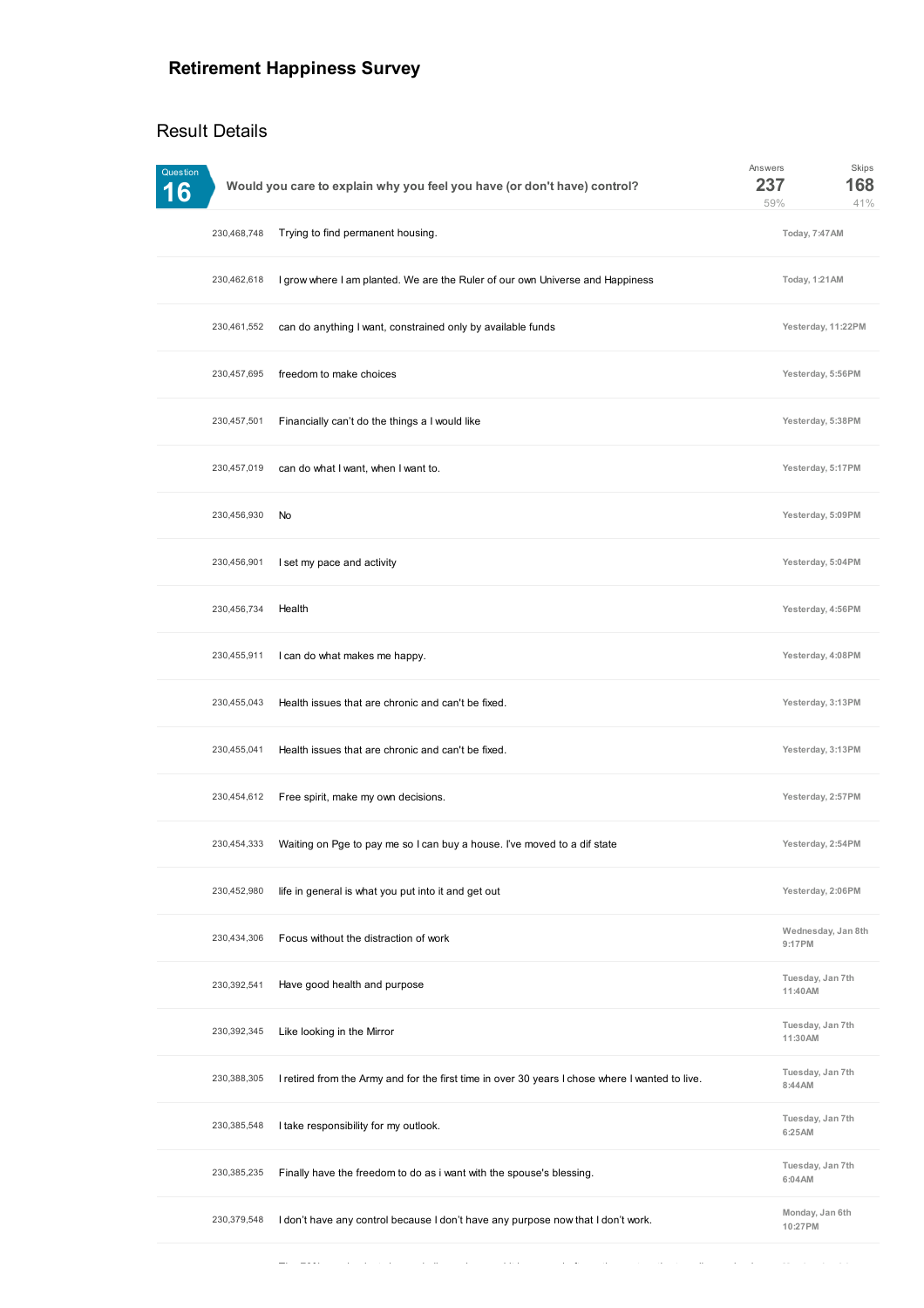|             | 230,373,583 | The 70% pension lost changed all our plans and it happened after retirement so the traveling and going<br>with others is at the bottom now instead of at the top.                                                                                            | Monday, Jan 6th<br>3:10PM  |
|-------------|-------------|--------------------------------------------------------------------------------------------------------------------------------------------------------------------------------------------------------------------------------------------------------------|----------------------------|
|             | 230,373,023 | Prior work was in OWN CO.                                                                                                                                                                                                                                    | Monday, Jan 6th<br>2:50PM  |
|             | 230,369,116 | All decisions are mine                                                                                                                                                                                                                                       | Monday, Jan 6th<br>12:33PM |
|             | 230,366,008 | I can choose what I want to do every day                                                                                                                                                                                                                     | Monday, Jan 6th<br>10:41AM |
|             | 230,365,554 | Health issues can be confounding                                                                                                                                                                                                                             | Monday, Jan 6th<br>10:22AM |
|             | 230,365,315 | Family situation not ideal.                                                                                                                                                                                                                                  | Monday, Jan 6th<br>10:14AM |
| 230,365,247 |             | no one person has total control over their life. We can try as best as we can, but 70% is good for me.<br>the other 30% is possible health and family problems. and family                                                                                   | Monday, Jan 6th<br>9:59AM  |
|             | 230,363,633 | We get to execute our retirement plan -- financial, social, etc.                                                                                                                                                                                             | Monday, Jan 6th<br>9:15AM  |
|             | 230,362,197 | Caregiver for family member                                                                                                                                                                                                                                  | Monday, Jan 6th<br>8:27AM  |
|             | 230,361,894 | Wife has refused intimate relations for over 17 years now--even before retirement.                                                                                                                                                                           | Monday, Jan 6th<br>8:18AM  |
|             | 230,361,377 | We are fortunate to be financially secure which allows us to travel or do anything else that interests us.<br>Also, we are both currently in very good health.                                                                                               | Monday, Jan 6th<br>7:48AM  |
|             | 230,361,233 | Health issues control activities                                                                                                                                                                                                                             | Monday, Jan 6th<br>7:56AM  |
|             | 230,361,083 | Consideration of spouse and family members                                                                                                                                                                                                                   | Monday, Jan 6th<br>7:50AM  |
|             | 230,360,975 | Fewer impediments to doing what I wish to do                                                                                                                                                                                                                 | Monday, Jan 6th<br>7:55AM  |
|             | 230,360,788 | We live in Tuscany 5 months a year                                                                                                                                                                                                                           | Monday, Jan 6th<br>7:48AM  |
|             | 230,360,294 | Time                                                                                                                                                                                                                                                         | Monday, Jan 6th<br>7:35AM  |
|             | 230,359,889 | I can choose to be happy or not. My faith guides my choice, I am redeemed and choose to live by the<br>Grace of God                                                                                                                                          | Monday, Jan 6th<br>7:17AM  |
|             | 230,359,794 | Have total control to make every decision that affects our lives.                                                                                                                                                                                            | Monday, Jan 6th<br>7:11AM  |
|             | 230,359,248 | Miss being active and my job satisfaction.                                                                                                                                                                                                                   | Monday, Jan 6th<br>6:41AM  |
|             | 230,358,922 | Health issues can affect one's outlook at times (ex: chronic pain).                                                                                                                                                                                          | Monday, Jan 6th<br>6:30AM  |
| 230,358,811 |             | We all make                                                                                                                                                                                                                                                  | Monday, Jan 6th<br>6:37 AM |
|             | 230,358,730 | I call my own shots now (I'm totally in charge of my own life & happiness).                                                                                                                                                                                  | Monday, Jan 6th<br>6:21AM  |
|             | 230,358,717 | We are what we are, especially psychologically, long before we retire. Luckily, I was born with a<br>Sanguine personality. So I usually feel happy, cheerful, and relaxed, at home by myself or in the midst of<br>a traffic jam, or in other circumstances. | Monday, Jan 6th<br>6:14AM  |
|             | 230,352,139 | My wife and I have always enjoyed each other's company.                                                                                                                                                                                                      | Sunday, Jan 5th<br>9:32PM  |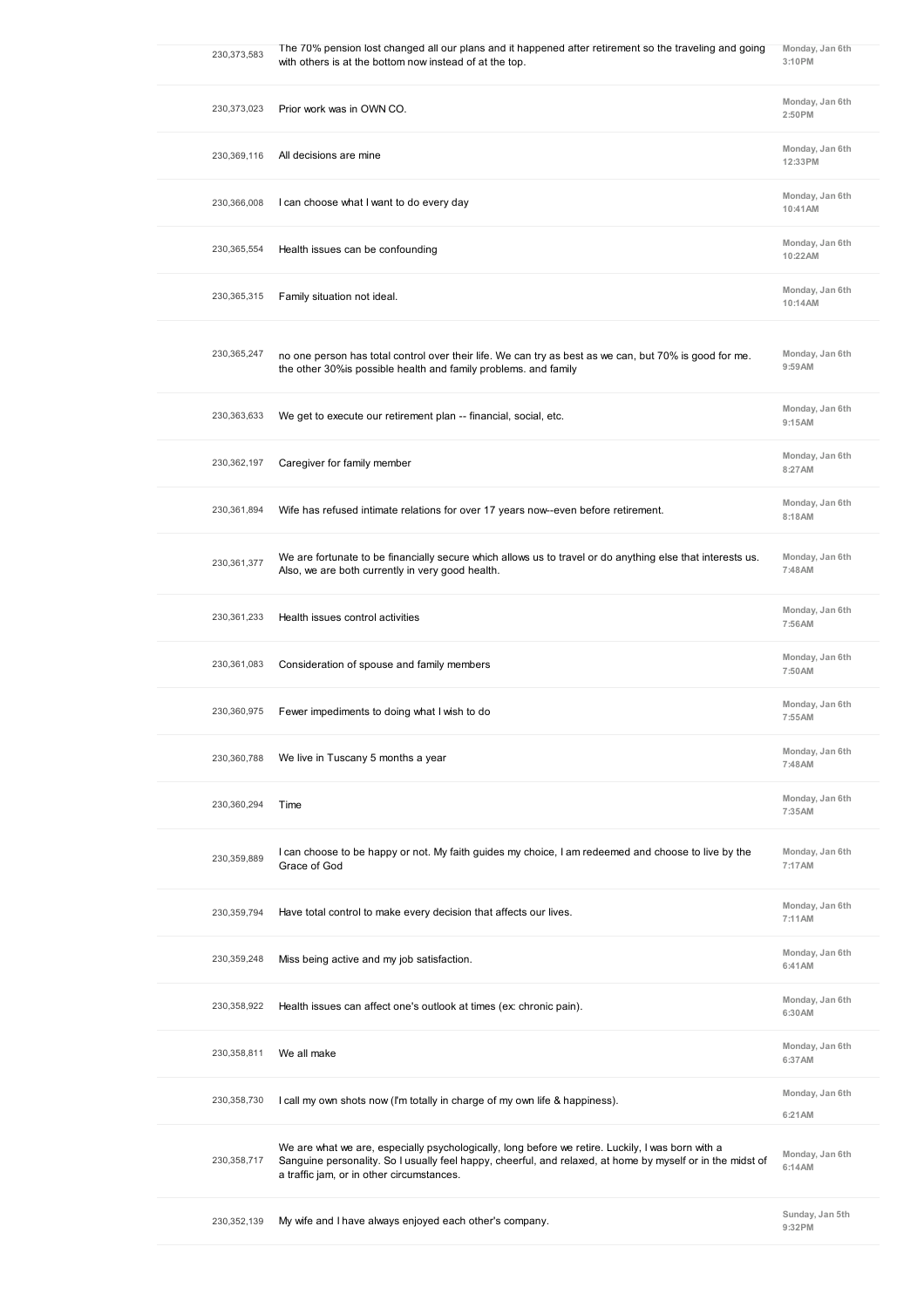| 230,351,660   | We planned for retirement early on. We live simply and frugally and don't need more "things." Life is<br>primarily about relationships, both with family and friends. | Sunday, Jan 5th<br>8:28PM    |
|---------------|-----------------------------------------------------------------------------------------------------------------------------------------------------------------------|------------------------------|
| 230,349,941   | My husband's health is not predictable.                                                                                                                               | Sunday, Jan 5th<br>6:39PM    |
| 230,349,675   | Nothing holding me from anything                                                                                                                                      | Sunday, Jan 5th<br>6:25PM    |
| 230,348,365   | Get to do what I want when I want                                                                                                                                     | Sunday, Jan 5th<br>4:47PM    |
| 230,346,324   | I'm satisfied with all aspects of my life. I know that the best is yet to come. (Eternal life after physical<br>death).                                               | Sunday, Jan 5th<br>2:23PM    |
| 230, 345, 755 | Freedom to do anything I want to do. I use my time as I wish.                                                                                                         | Sunday, Jan 5th<br>1:35PM    |
| 230,344,829   | Spouse's medical issues                                                                                                                                               | Sunday, Jan 5th<br>12:31PM   |
| 230,344,721   | Health issues are not fully controllable.                                                                                                                             | Sunday, Jan 5th<br>12:23PM   |
| 230,343,977   | I am retired, yes, but overseeing the care of my 99 year old mother and my two elderly dogs. That limits<br>my free time and freedom.                                 | Sunday, Jan 5th<br>11:18AM   |
| 230,343,489   | I make my own happiness and so drive my own goals.                                                                                                                    | Sunday, Jan 5th<br>10:29AM   |
| 230,343,250   | I can decide what I want to do and when. I don't take orders from anyone. If I'm unhappy it's my fault.                                                               | Sunday, Jan 5th<br>9:58AM    |
| 230,342,609   | It is your Life to lead.                                                                                                                                              | Sunday, Jan 5th<br>9:13AM    |
| 230,342,483   | I find it hard to make friends, even though I use the resources that are available, such as Meetup, clubs,<br>etc. This is exacerbated somewhat be being a snowbird.  | Sunday, Jan 5th<br>8:59AM    |
| 230,342,239   | Good income, little stress, always something to do because of great weather.                                                                                          | Sunday, Jan 5th<br>8:46AM    |
| 230, 341, 575 | My decision totally on what I do daily                                                                                                                                | Sunday, Jan 5th<br>7:48AM    |
| 230,341,556   | I feel that life is what you make of it and happiness comes from within                                                                                               | Sunday, Jan 5th<br>7:33AM    |
| 230,340,866   | I've always felt responsible for my own life, if I remember back to psych class it's called internal locus of<br>control.                                             | Sunday, Jan 5th<br>6:29AM    |
| 230,337,030   | I choose when and what I want to do                                                                                                                                   | Saturday, Jan 4th<br>10:11PM |
| 230,335,573   | Moved to new state so so many new people, stores, doctors, streets, etc.                                                                                              | Saturday, Jan 4th<br>6:12PM  |
| 230,335,278   | Weather impacts me especially cold, wet days or snow                                                                                                                  | Saturday, Jan 4th<br>2:02PM  |
| 230,333,793   | You. An only make yourself happy!                                                                                                                                     | Saturday, Jan 4th<br>3:19PM  |
| 230,332,537   | Medical problems, allergies                                                                                                                                           | Saturday, Jan 4th<br>1:08PM  |
| 230,332,328   | I can't always do what I want to do because of health issues                                                                                                          | Saturday, Jan 4th<br>12:47PM |
| 230,331,503   | Retirement no vacation                                                                                                                                                | Saturday, Jan 4th<br>11:41AM |
|               |                                                                                                                                                                       |                              |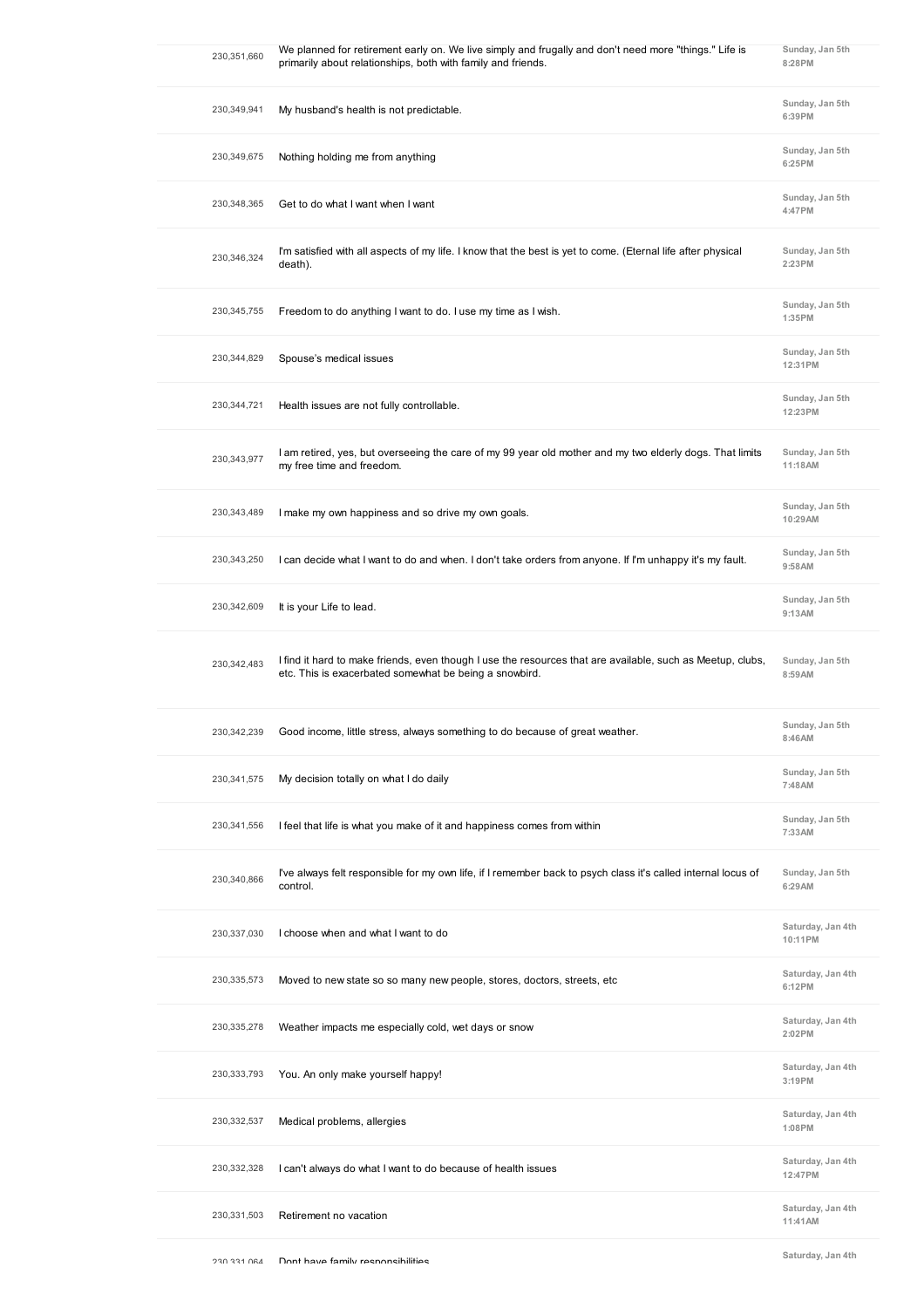| $\sim$ דיטט, ו טט, טט |                                                                                                                      |                              |
|-----------------------|----------------------------------------------------------------------------------------------------------------------|------------------------------|
|                       | LOTIL Have Tailing responsibilities                                                                                  | 11:05AM                      |
| 230,330,451           | Still have to look at yourself in the Mirror!!                                                                       | Saturday, Jan 4th<br>9:51AM  |
| 230,330,385           | Still have to Look Yourself in the Mirror!!                                                                          | Saturday, Jan 4th<br>9:51AM  |
| 230,329,841           | Can't control stock market or disease                                                                                | Saturday, Jan 4th<br>8:59AM  |
| 230,329,808           | I don"t see happiness without my husband, I'm unable to think.                                                       | Saturday, Jan 4th<br>8:40 AM |
| 230,329,758           | Able to do or try to do whatever I want to.                                                                          | Saturday, Jan 4th<br>8:40 AM |
| 230,329,327           | Have time to do what I want                                                                                          | Saturday, Jan 4th<br>7:43AM  |
| 230,329,033           | Spouses health                                                                                                       | Saturday, Jan 4th<br>7:18AM  |
| 230,328,642           | Health  Economy                                                                                                      | Saturday, Jan 4th<br>6:23AM  |
| 230,326,571           | I have a secure retirement and good health, so I have a stress-free foundation upon which to make my<br>happiness.   | Saturday, Jan 4th<br>1:31AM  |
| 230,326,005           | Happiness and joy is a decision not a set of circumstances                                                           | Friday, Jan 3rd<br>11:43PM   |
| 230,325,973           | Happiness and joy is a decision not a set of circumstances                                                           | Friday, Jan 3rd<br>11:43PM   |
| 230,325,667           | Control is a state of mind.                                                                                          | Friday, Jan 3rd<br>10:34PM   |
| 230,325,498           | Freedom to do what I want                                                                                            | Friday, Jan 3rd<br>10:18PM   |
| 230,324,849           | I can do pretty much whatever I want, volunteer, play sports, travel and help my fellow humans                       | Friday, Jan 3rd<br>8:33PM    |
| 230,324,291           | Happiness is a by product of what I think and feel                                                                   | Friday, Jan 3rd<br>7:25PM    |
| 230,323,394           | I have control because I have the luxury of financial independence and I can choose what I do and with<br>whom.      | Friday, Jan 3rd<br>5:48PM    |
| 230,322,446           | Health and wellness is only partially controllable                                                                   | Friday, Jan 3rd<br>4:36PM    |
| 230,321,707           | We have the time to do things if we want to,                                                                         | Friday, Jan 3rd<br>3:50 PM   |
| 230,320,979           | Your body goes down hill (and I was athletic), your friends die. You realize that no matter what, it is<br>downhill. | Friday, Jan 3rd<br>2:53PM    |
| 230,320,341           | My time is my own and I can use it however I see fit.                                                                | Friday, Jan 3rd<br>2:11PM    |
| 230,319,900           | Happiness is am choice and I have control over these choices                                                         | Friday, Jan 3rd<br>1:45PM    |
| 230,319,711           | We are responsible for our own happiness                                                                             | Friday, Jan 3rd<br>1:30 PM   |
| 230,319,463           | Your health determines a lot                                                                                         | Friday, Jan 3rd<br>1:19PM    |
|                       |                                                                                                                      |                              |

I don't have to be anywhere or do anything I don't decide for myself to do. If I want to walk away from something and try something else I can do it without financial or personal hassle. You make your own lifestyle when you are retired, but just make sure you have something you really like to do, not just something to pass the time.

**Friday, Jan 3rd 12:47PM**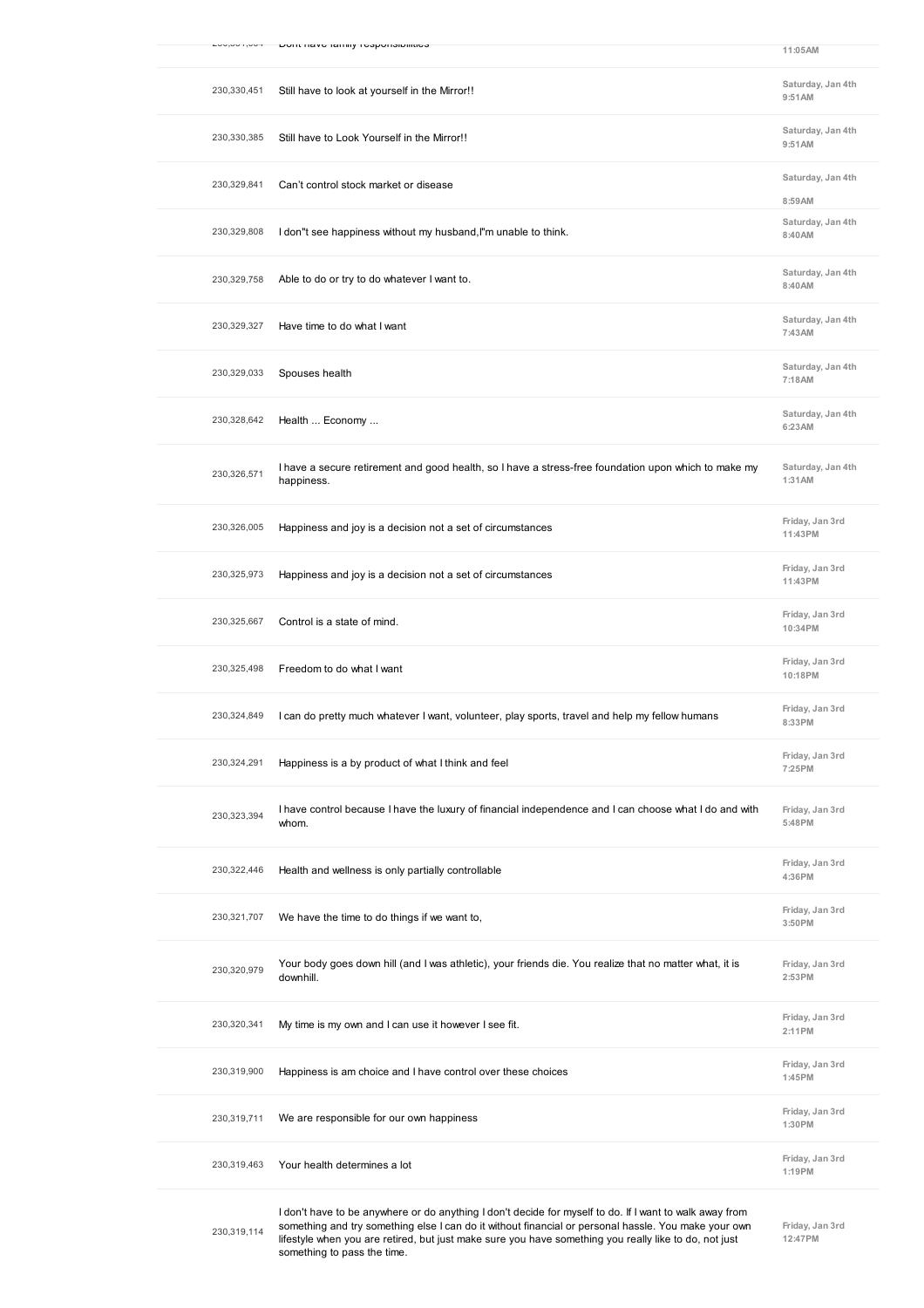| 230,319,019   | I am financially secure and can choose what to do and when to do it. And,               | Friday, Jan 3rd<br>12:44PM   |
|---------------|-----------------------------------------------------------------------------------------|------------------------------|
| 230,318,645   | Freedom to do what I want when I want                                                   | Friday, Jan 3rd<br>12:25PM   |
| 230, 317, 433 | Control my time - no clock to follow!                                                   | Friday, Jan 3rd<br>11:10AM   |
| 230,317,424   | Control my time - no clock to follow!                                                   | Friday, Jan 3rd<br>11:10AM   |
| 230,317,423   | Control my time - no clock to follow!                                                   | Friday, Jan 3rd<br>11:10AM   |
| 230, 317, 246 | outside forces. hard to surrender and let God.                                          | Friday, Jan 3rd<br>10:51AM   |
| 230,316,873   | Son has mental issues                                                                   | Friday, Jan 3rd<br>10:38AM   |
| 230,316,867   | Don't have to answer to the BSers at the top.                                           | Friday, Jan 3rd<br>10:36AM   |
| 230,315,672   | Nice to be able to set my own schedule                                                  | Friday, Jan 3rd<br>9:33AM    |
| 230,315,341   | make decisions on my schedule                                                           | Friday, Jan 3rd<br>9:19AM    |
| 230,315,199   | Financially able to do almost anything I want to.                                       | Friday, Jan 3rd<br>9:06AM    |
| 230,313,613   | Principal caregiver for elderly parent which consumes a considerable amount of my time. | Friday, Jan 3rd<br>7:45AM    |
| 230,313,018   | No                                                                                      | Friday, Jan 3rd<br>6:54AM    |
| 230,312,715   | Due to more flexibility with time.                                                      | Friday, Jan 3rd<br>6:49AM    |
| 230,309,651   | State of mind                                                                           | Friday, Jan 3rd<br>2:28AM    |
| 230,308,611   | Every day we get to decide how we spend our time                                        | Friday, Jan 3rd<br>12:15AM   |
| 230,308,471   | I have total control                                                                    | Friday, Jan 3rd<br>12:02AM   |
| 230,308,469   | I have total control                                                                    | Thursday, Jan 2nd<br>11:56PM |
| 230,308,450   | I determine how I spend my time.                                                        | Thursday, Jan 2nd<br>11:50PM |
| 230,308,088   | Spouse has different vision than I do of retirement                                     | Thursday, Jan 2nd<br>11:15PM |
| 230,307,686   | Freedom                                                                                 | Thursday, Jan 2nd<br>10:26PM |
| 230,306,552   | Finances for the future                                                                 | Thursday, Jan 2nd<br>9:43PM  |
| 230,306,542   | My wife and I have more than we ever expected. We are financially comfortable           | Thursday, Jan 2nd<br>9:27PM  |
| 230,306,537   | My wife and I have more than we ever expected. We are financially comfortable           | Thursday, Jan 2nd<br>9:27PM  |
| 230,305,897   | I believe attitude and gratitude influence how one feels about life.                    | Thursday, Jan 2nd<br>9:18PM  |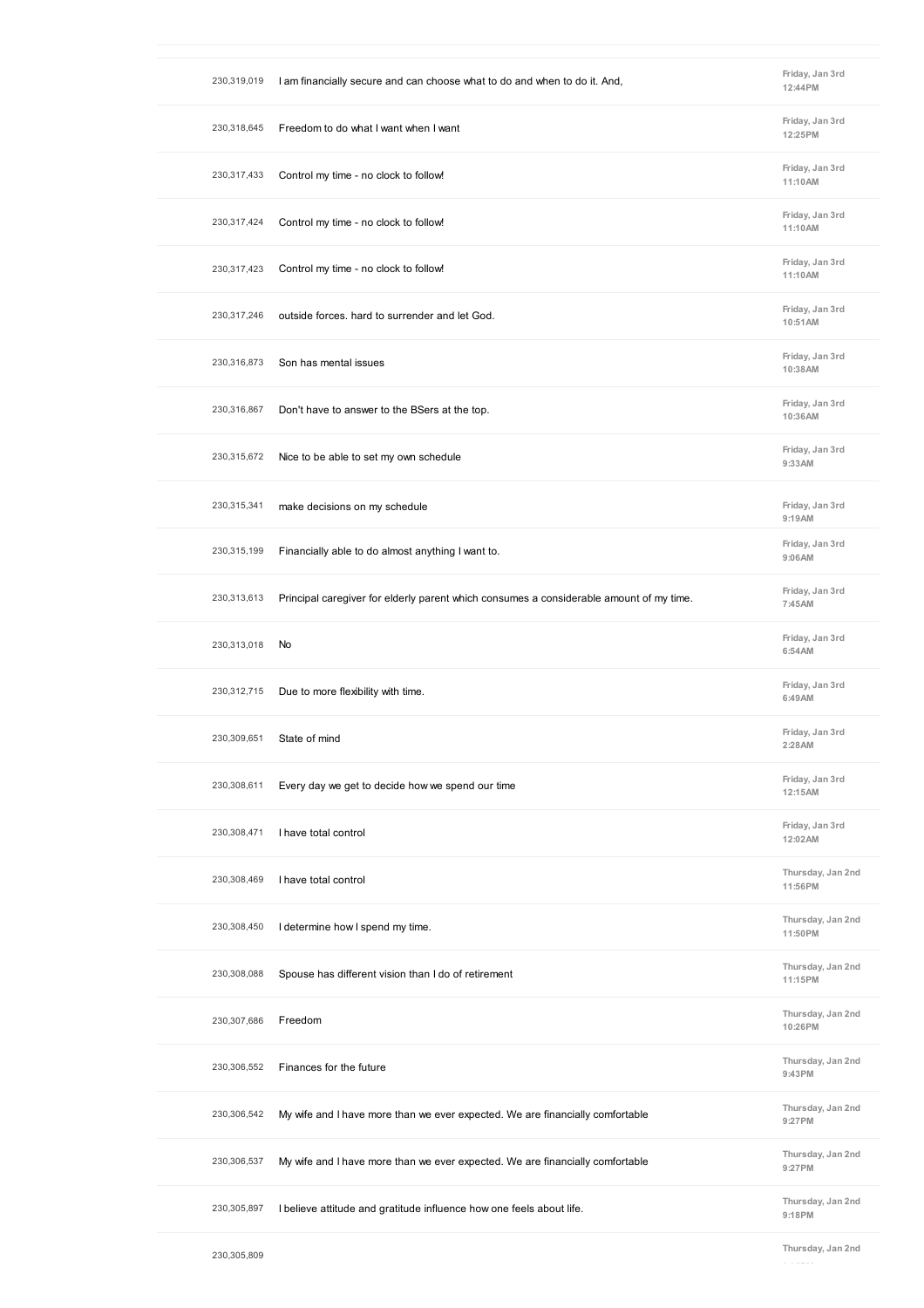|             | I live in The Villages, have a ton of activity choices and can do as much or as little as I want.                                                                                                                                                       | $9:05$ PM                   |
|-------------|---------------------------------------------------------------------------------------------------------------------------------------------------------------------------------------------------------------------------------------------------------|-----------------------------|
| 230,305,294 | I choose what activities and traveling I want to do                                                                                                                                                                                                     | Thursday, Jan 2nd<br>8:21PM |
| 230,305,132 | My attitude makes the difference even when bad things happen.                                                                                                                                                                                           | Thursday, Jan 2nd<br>8:07PM |
| 230,304,996 | My health is good enough and i have enough money to make the changes needed to increase my<br>happiness.                                                                                                                                                | Thursday, Jan 2nd<br>8:03PM |
| 230,304,904 | I can choose my path                                                                                                                                                                                                                                    | Thursday, Jan 2nd<br>7:59PM |
| 230,304,896 | I am financially secure; freedom to do what I want, when I want; I travel; excited about searching for a<br>home in FL (I currently live in PA)                                                                                                         | Thursday, Jan 2nd<br>7:35PM |
| 230,304,733 | Moved to a place where peers are equal                                                                                                                                                                                                                  | Thursday, Jan 2nd<br>7:39PM |
| 230,304,708 | Taking care of my parents makes it hard to do a whole lot.                                                                                                                                                                                              | Thursday, Jan 2nd<br>7:36PM |
| 230,304,423 | Health and financial income                                                                                                                                                                                                                             | Thursday, Jan 2nd<br>7:06PM |
| 230,304,395 | Would have been better to have a bit more financial stability                                                                                                                                                                                           | Thursday, Jan 2nd<br>7:01PM |
| 230,304,214 | I can do as I wish with my time                                                                                                                                                                                                                         | Thursday, Jan 2nd<br>6:45PM |
| 230,304,143 | We are financially independent with social security, IRA withdrawals and my wife's salary. Timewise I can<br>do whatever I want when I want. The more days I have when I do not have to do anything the happier I<br>am (right now about 5 days a week. | Thursday, Jan 2nd<br>6:27PM |
| 230,303,997 | We are financially independent with social security, IRA withdrawals and my wife's salary.                                                                                                                                                              | Thursday, Jan 2nd<br>6:10PM |
| 230,303,995 | relocated to an area my spouse wanted & I don't like. Can't afford to travel and do other activities I would<br>enjoy.                                                                                                                                  | Thursday, Jan 2nd<br>6:13PM |
| 230,303,897 | Poor health                                                                                                                                                                                                                                             | Thursday, Jan 2nd<br>6:07PM |
| 230,303,729 | So many unknowns: health, taxes, medical expenses                                                                                                                                                                                                       | Thursday, Jan 2nd<br>5:57PM |
| 230,303,449 | My husband is not very social and I'm not comfortable just taking off on my own if it involves driving.                                                                                                                                                 | Thursday, Jan 2nd<br>5:32PM |
| 230,303,375 | one could say they have total control over retirement happiness - it is a state of mind. however, I have<br>hated my life since I was laid off my job - I had only 7 years to go. Everything I had planned was lost.<br>Very depressing.                | Thursday, Jan 2nd<br>5:22PM |
| 230,303,339 | We are well prepared                                                                                                                                                                                                                                    | Thursday, Jan 2nd<br>5:26PM |
| 230,303,299 | Live in HOA                                                                                                                                                                                                                                             | Thursday, Jan 2nd<br>5:27PM |
|             |                                                                                                                                                                                                                                                         | Thursday, Jan 2nd           |
| 230,303,295 | Live in HOA                                                                                                                                                                                                                                             | 5:19PM                      |
| 230,303,267 | I am presently a long-distance caregiver for a frail-elderly parent. All plans revolve around being<br>accessible by phone anytime.                                                                                                                     | Thursday, Jan 2nd<br>5:09PM |
| 230,303,214 | No                                                                                                                                                                                                                                                      | Thursday, Jan 2nd<br>5:14PM |
| 230,303,019 | medical care is not adequate                                                                                                                                                                                                                            | Thursday, Jan 2nd<br>4:59PM |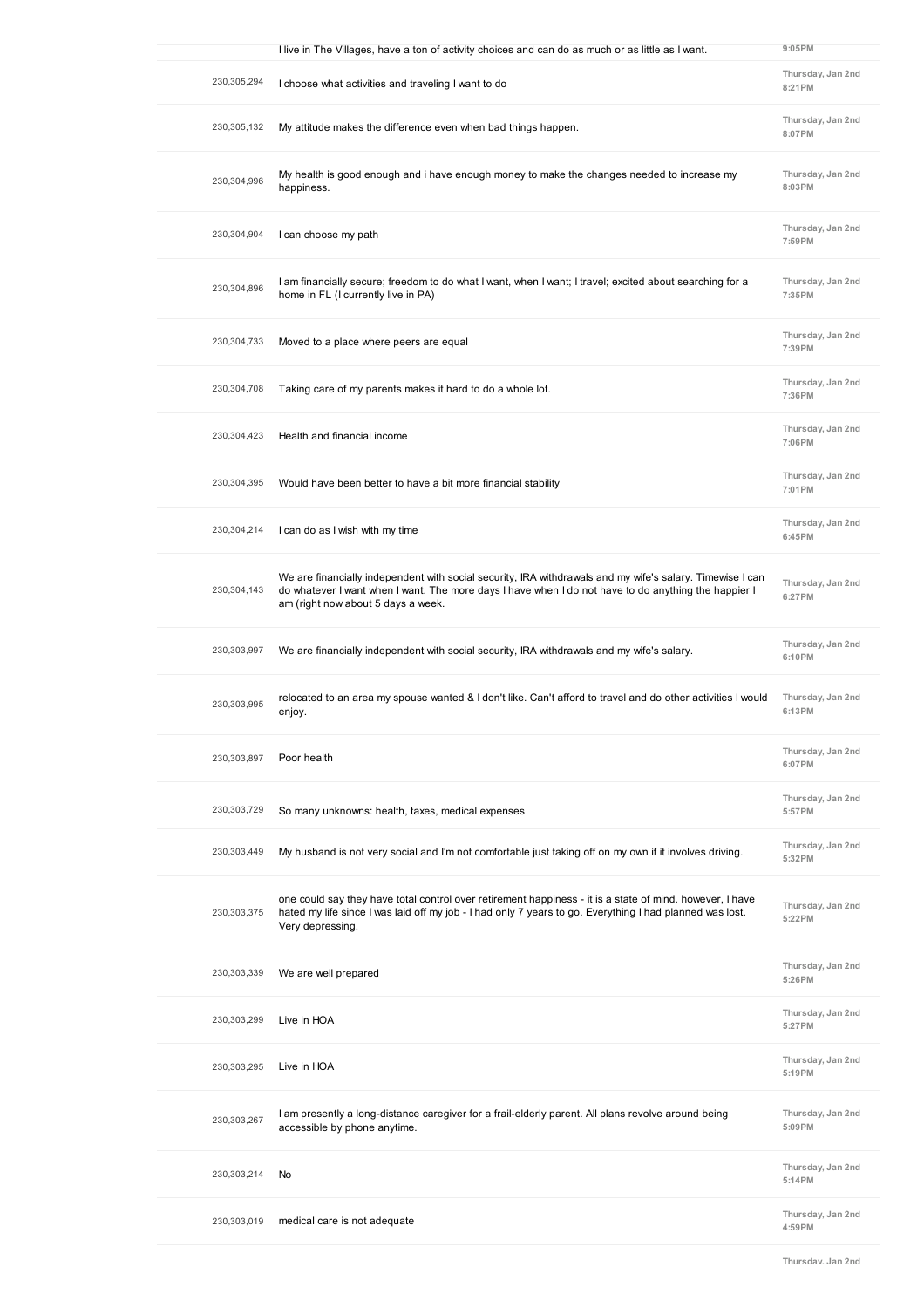| 230,302,761 | I need to be near someone I know and this is the only place I have relatives I can depend on.                                                                                                                                                                                                                                                                                                                                                                                                          | 4:41PM                       |
|-------------|--------------------------------------------------------------------------------------------------------------------------------------------------------------------------------------------------------------------------------------------------------------------------------------------------------------------------------------------------------------------------------------------------------------------------------------------------------------------------------------------------------|------------------------------|
| 230,302,631 | Need to take wife's feeling and wants into consideration                                                                                                                                                                                                                                                                                                                                                                                                                                               | Thursday, Jan 2nd<br>4:32PM  |
| 230,302,480 | Spousal influence                                                                                                                                                                                                                                                                                                                                                                                                                                                                                      | Thursday, Jan 2nd<br>4:21PM  |
| 230,302,402 | old ignored                                                                                                                                                                                                                                                                                                                                                                                                                                                                                            | Thursday, Jan 2nd<br>4:19PM  |
| 230,302,083 | Not enough money to pay for needs                                                                                                                                                                                                                                                                                                                                                                                                                                                                      | Thursday, Jan 2nd<br>3:55PM  |
| 230,302,036 | I have the financial resources to control my happiness.                                                                                                                                                                                                                                                                                                                                                                                                                                                | Thursday, Jan 2nd<br>3:54PM  |
| 230,301,999 | i can do things at my own pace.                                                                                                                                                                                                                                                                                                                                                                                                                                                                        | Thursday, Jan 2nd<br>3:50 PM |
| 230,301,858 | I own my time as I choose when to work or volunteer part time                                                                                                                                                                                                                                                                                                                                                                                                                                          | Thursday, Jan 2nd<br>3:39PM  |
| 230,301,823 | Critical sometimes difficult events in my life helped me learn to not simply accept what is handed me. If<br>you want to get hit by the luck train, you must put yourself on the tracks. Luck or good things or success<br>don't always just happen -- most often yo need to seek it (them) -- take action or control. If you are<br>down, you can't count on someone else to come lift you up. You don't have to do it alone, but you do<br>have to participate. That's very true in retirement also. | Thursday, Jan 2nd<br>3:13PM  |
| 230,301,726 | The ability to be "stressed" is now totally on me. So it's up to me to do what needs to be done to be<br>happy and fulfilled.                                                                                                                                                                                                                                                                                                                                                                          | Thursday, Jan 2nd<br>3:30 PM |
| 230,301,703 | Financial independence, also having prepared for two years in advance to make the dream come true.                                                                                                                                                                                                                                                                                                                                                                                                     | Thursday, Jan 2nd<br>3:28PM  |
| 230,301,643 | I no longer live by a schedule!                                                                                                                                                                                                                                                                                                                                                                                                                                                                        | Thursday, Jan 2nd<br>3:33PM  |
| 230,301,604 | Chose to live in amazing Senior Community                                                                                                                                                                                                                                                                                                                                                                                                                                                              | Thursday, Jan 2nd<br>3:17PM  |
| 230.301.184 | Same                                                                                                                                                                                                                                                                                                                                                                                                                                                                                                   | Thursday, Jan 2nd<br>3:02PM  |
| 230,301,128 | Spouse's medical issues not fixable by local medical community.                                                                                                                                                                                                                                                                                                                                                                                                                                        | Thursday, Jan 2nd<br>2:58PM  |
| 230,301,069 | Other than medical and some social, I have very much control.                                                                                                                                                                                                                                                                                                                                                                                                                                          | Thursday, Jan 2nd<br>2:54PM  |
| 230,300,970 | Health is fine. Money is fine. Activities are fine.                                                                                                                                                                                                                                                                                                                                                                                                                                                    | Thursday, Jan 2nd<br>2:50PM  |
| 230,300,946 | Financial freedom and time to do what we want.                                                                                                                                                                                                                                                                                                                                                                                                                                                         | Thursday, Jan 2nd<br>2:47PM  |
| 230,300,923 | I believe it                                                                                                                                                                                                                                                                                                                                                                                                                                                                                           | Thursday, Jan 2nd<br>2:46PM  |
| 230,300,678 | Pre planning our finances made our retirement all that we hoped for.                                                                                                                                                                                                                                                                                                                                                                                                                                   | Thursday, Jan 2nd<br>2:23PM  |
| 230,300,608 | I can play any sport I want, whenever I want. Same with travel. Great friends and neighbors. Always<br>something to do.                                                                                                                                                                                                                                                                                                                                                                                | Thursday, Jan 2nd<br>2:29PM  |
| 230,300,576 | health                                                                                                                                                                                                                                                                                                                                                                                                                                                                                                 | Thursday, Jan 2nd<br>2:31PM  |
| 230,300,542 | I can do what I want when I want.                                                                                                                                                                                                                                                                                                                                                                                                                                                                      | Thursday, Jan 2nd<br>2:14PM  |
| 230,300,513 | I have control because I have no money problems.                                                                                                                                                                                                                                                                                                                                                                                                                                                       | Thursday, Jan 2nd<br>2:26PM  |
|             |                                                                                                                                                                                                                                                                                                                                                                                                                                                                                                        | TI-                          |

**Thursday, Jan 2nd 2:21PM**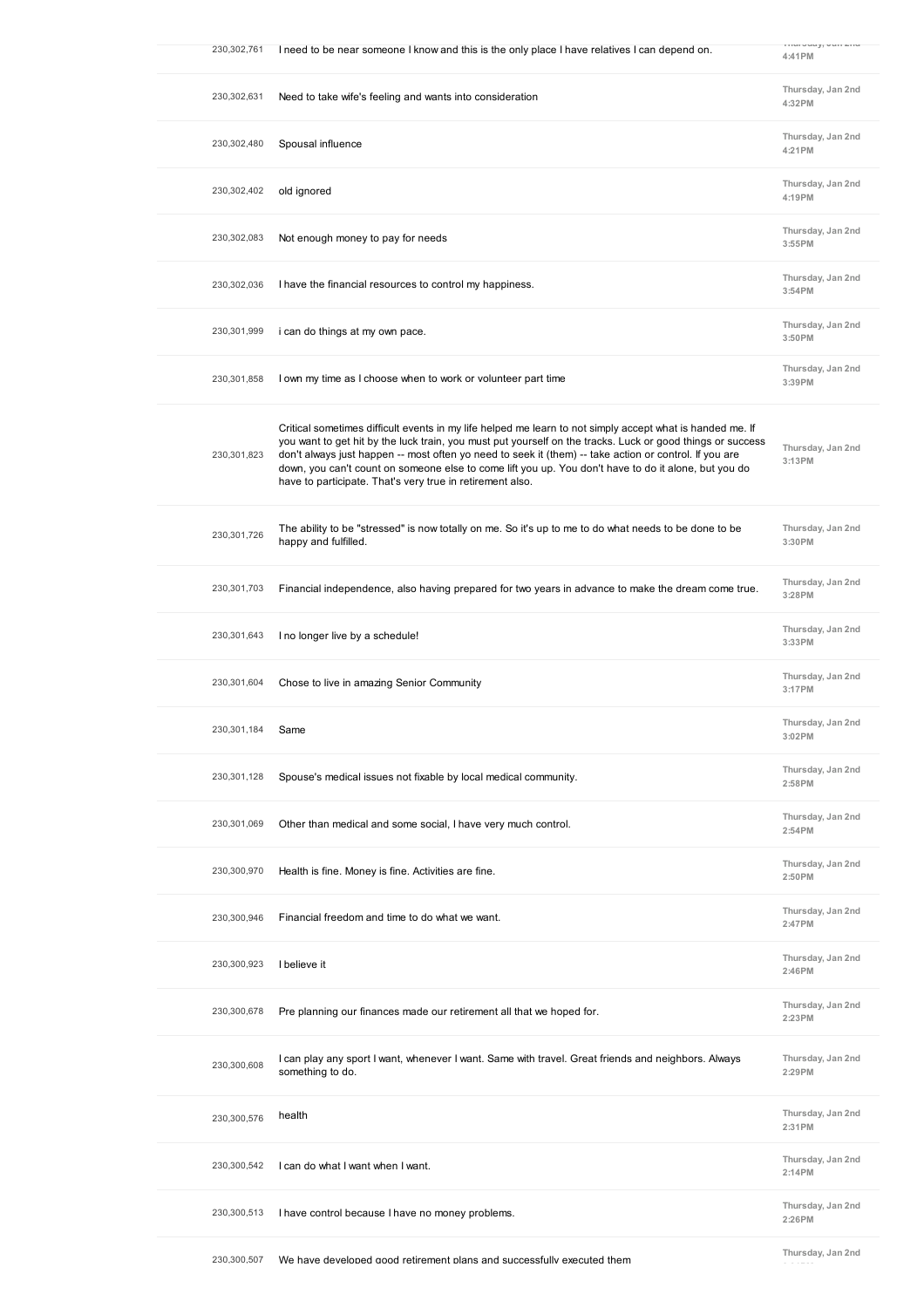|             |                                                                                                                                                                                                                                | 2:21PM                      |
|-------------|--------------------------------------------------------------------------------------------------------------------------------------------------------------------------------------------------------------------------------|-----------------------------|
| 230,300,455 | I work hard at staying engaged, healthy, and productive which allows me to remain happy in all of my<br>pursuits.                                                                                                              | Thursday, Jan 2nd<br>2:12PM |
| 230,300,377 | I don't have anyone telling me what to do. Now I control my daily activities                                                                                                                                                   | Thursday, Jan 2nd<br>2:09PM |
| 230,300,343 | early savings have enabled us to be financially secure to do whatever we want, whenever we want                                                                                                                                | Thursday, Jan 2nd<br>1:46PM |
| 230,300,242 | <b>Financial stress</b>                                                                                                                                                                                                        | Thursday, Jan 2nd<br>2:07PM |
| 230,300,229 | many opportunities available, just have to prioritize.                                                                                                                                                                         | Thursday, Jan 2nd<br>2:01PM |
| 230,300,197 | Lack of consensus on retirement planning                                                                                                                                                                                       | Thursday, Jan 2nd<br>2:07PM |
| 230,300,167 | Most decision made by me                                                                                                                                                                                                       | Thursday, Jan 2nd<br>2:04PM |
| 230,300,157 | Everyone has control but it takes effort. You need to engage.                                                                                                                                                                  | Thursday, Jan 2nd<br>1:59PM |
| 230,300,156 | It takes work to be engaged                                                                                                                                                                                                    | Thursday, Jan 2nd<br>1:59PM |
| 230,300,137 | We are in solid financial shape                                                                                                                                                                                                | Thursday, Jan 2nd<br>1:59PM |
| 230,300,134 | Attitude is what makes one happy or unhappy, if all needs are met. That is food, water, shelter, safety,<br>medical. Mine are met, so I make do with a simple lifestyle. I am low maintenance.                                 | Thursday, Jan 2nd<br>2:02PM |
| 230,300,113 | Health & Age                                                                                                                                                                                                                   | Thursday, Jan 2nd<br>2:03PM |
| 230,300,092 | What I do is in my control                                                                                                                                                                                                     | Thursday, Jan 2nd<br>1:59PM |
| 230,300,031 | I can control how I react to and what I do about what happens to me                                                                                                                                                            | Thursday, Jan 2nd<br>1:58PM |
| 230,300,029 | Saved and invested well to prepare for our retirement                                                                                                                                                                          | Thursday, Jan 2nd<br>1:18PM |
| 230,300,020 | Not happy where we retired, so we'll move and try someplace else.                                                                                                                                                              | Thursday, Jan 2nd<br>1:57PM |
| 230,300,008 | I can and do anything I want when I want to!                                                                                                                                                                                   | Thursday, Jan 2nd<br>1:58PM |
| 230,300,004 | <b>Extended family</b>                                                                                                                                                                                                         | Thursday, Jan 2nd<br>1:57PM |
| 230,300,002 | We have to move to a geographical area I do not care for.                                                                                                                                                                      | Thursday, Jan 2nd<br>1:53PM |
| 230,299,983 | Health issues                                                                                                                                                                                                                  | Thursday, Jan 2nd<br>1:49PM |
| 230,299,964 | I have the freedom and time to engage in anything I want, constricted only by finances and motivation.                                                                                                                         | Thursday, Jan 2nd<br>1:56PM |
| 230,299,962 | Don't have transportation                                                                                                                                                                                                      | Thursday, Jan 2nd<br>1:47PM |
| 230,299,925 | Loss of spouse from cancer                                                                                                                                                                                                     | Thursday, Jan 2nd<br>1:50PM |
| 230,299,894 | I have the freedom and time to engage in anything I want, constricted only by finances and motivation.                                                                                                                         | Thursday, Jan 2nd<br>1:50PM |
| 330.300.0EZ | the decision of a latter and some procedure than a state of the state of the state of the state of the state of the state of the state of the state of the state of the state of the state of the state of the state of the st | Thursday, Jan 2nd           |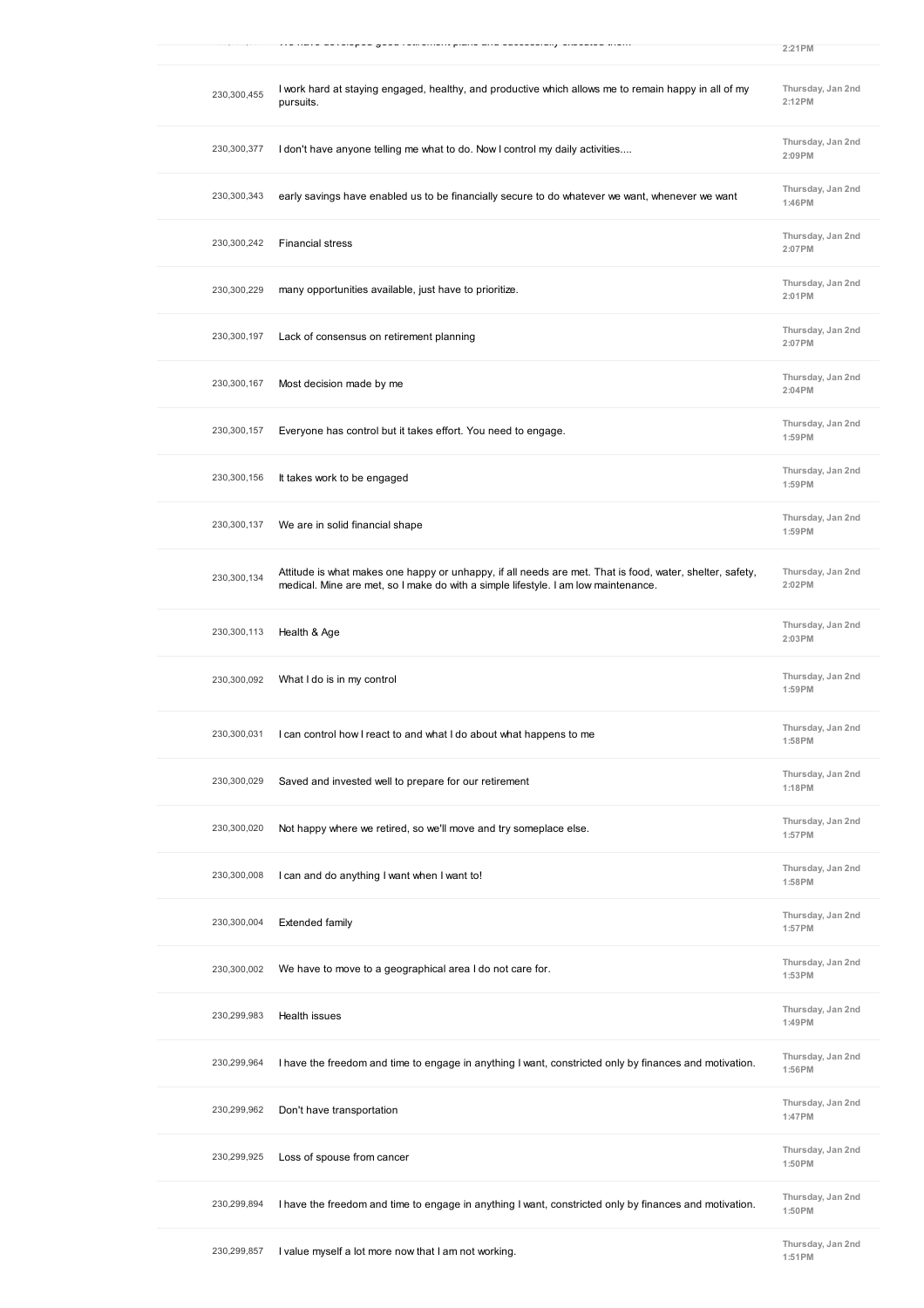| 230,299,838 | We are financially comfortable & Have freedom to travel when and where we like.                                                                                                 | Thursday, Jan 2nd<br>1:44PM  |
|-------------|---------------------------------------------------------------------------------------------------------------------------------------------------------------------------------|------------------------------|
| 230,299,712 | I feel happy to be alive and healthy.                                                                                                                                           | Thursday, Jan 2nd<br>1:39PM  |
| 230,299,708 | We planned for many years for retirement. Having your primary residence paid for when you retire is<br>crucial in your planning. Beyond that most everything else is manageable | Thursday, Jan 2nd<br>1:33PM  |
| 230,299,676 | I didn't know how it would feel                                                                                                                                                 | Thursday, Jan 2nd<br>1:41PM  |
| 230,299,664 | Because I'm not on a set schedule and can change anything, anytime.                                                                                                             | Thursday, Jan 2nd<br>1:33PM  |
| 230,299,636 | I choose what to do that will make me happy. The unknown of health could change that dramatically.                                                                              | Thursday, Jan 2nd<br>1:35PM  |
| 230,299,624 | I will have next to zero input about where to retire; I am completely dependent on my husband's money<br>and he will do what he chooses with only mild regard for what I need.  | Thursday, Jan 2nd<br>1:39PM  |
| 230,299,618 | Taking care of elderly inlaw who can not relocate and has limited mobility and functional ability                                                                               | Thursday, Jan 2nd<br>1:31PM  |
| 230,299,585 | I will have next to zero input about where to retire; I am completely dependent on my husband's money<br>and he will do what he chooses with only mild regard for what I need.  | Thursday, Jan 2nd<br>1:31PM  |
| 230,299,584 | I will have next to zero input about where to retire; I am completely dependent on my husband's money<br>and he will do what he chooses with only mild regard for what I need.  | Thursday, Jan 2nd<br>1:31PM  |
| 230,299,583 | I will have next to zero input about where to retire; I am completely dependent on my husband's money<br>and he will do what he chooses with only mild regard for what I need.  | Thursday, Jan 2nd<br>1:31PM  |
| 230,299,577 | I'm healthy and able just can't find activities that interest me.                                                                                                               | Thursday, Jan 2nd<br>1:29PM  |
| 230,299,491 | Because nature (plants, animals) is extremely important to me, and the current HOA board is clueless<br>about plants and the wildlife that depends upon them.                   | Thursday, Jan 2nd<br>1:27PM  |
| 230,299,456 | It's up to every individual to make themselves happy.                                                                                                                           | Thursday, Jan 2nd<br>1:15PM  |
| 230,299,384 | It's hard to be single and searching for a partner in retirement and at age greater than 65.                                                                                    | Thursday, Jan 2nd<br>1:23PM  |
| 230,299,259 | Attitude                                                                                                                                                                        | Thursday, Jan 2nd<br>1:16PM  |
| 230,299,220 | I am just settling into retirementtoo early to answer                                                                                                                           | Thursday, Jan 2nd<br>1:14PM  |
| 230,299,185 | We're free to do what we want too.                                                                                                                                              | Thursday, Jan 2nd<br>1:11PM  |
| 230,299,167 | Realistic expectations and priorities.                                                                                                                                          | Thursday, Jan 2nd<br>1:10PM  |
| 230,299,163 | Tried making friends but not successful                                                                                                                                         | Thursday, Jan 2nd<br>1:10PM  |
| 230,272,232 | Financially secure, good health, ranch home.                                                                                                                                    | Wednesday, Jan 1st<br>8:33AM |
| 230,262,326 | Financially solid, healthy, wonderful family (too far away!)                                                                                                                    | Tuesday, Dec 31st<br>5:09PM  |
| 230,261,536 | Can choose the activities that I want.                                                                                                                                          | Tuesday, Dec 31st<br>4:03PM  |
| 230,260,495 | I'M THE BOSS!                                                                                                                                                                   | Tuesday, Dec 31st<br>2:59PM  |